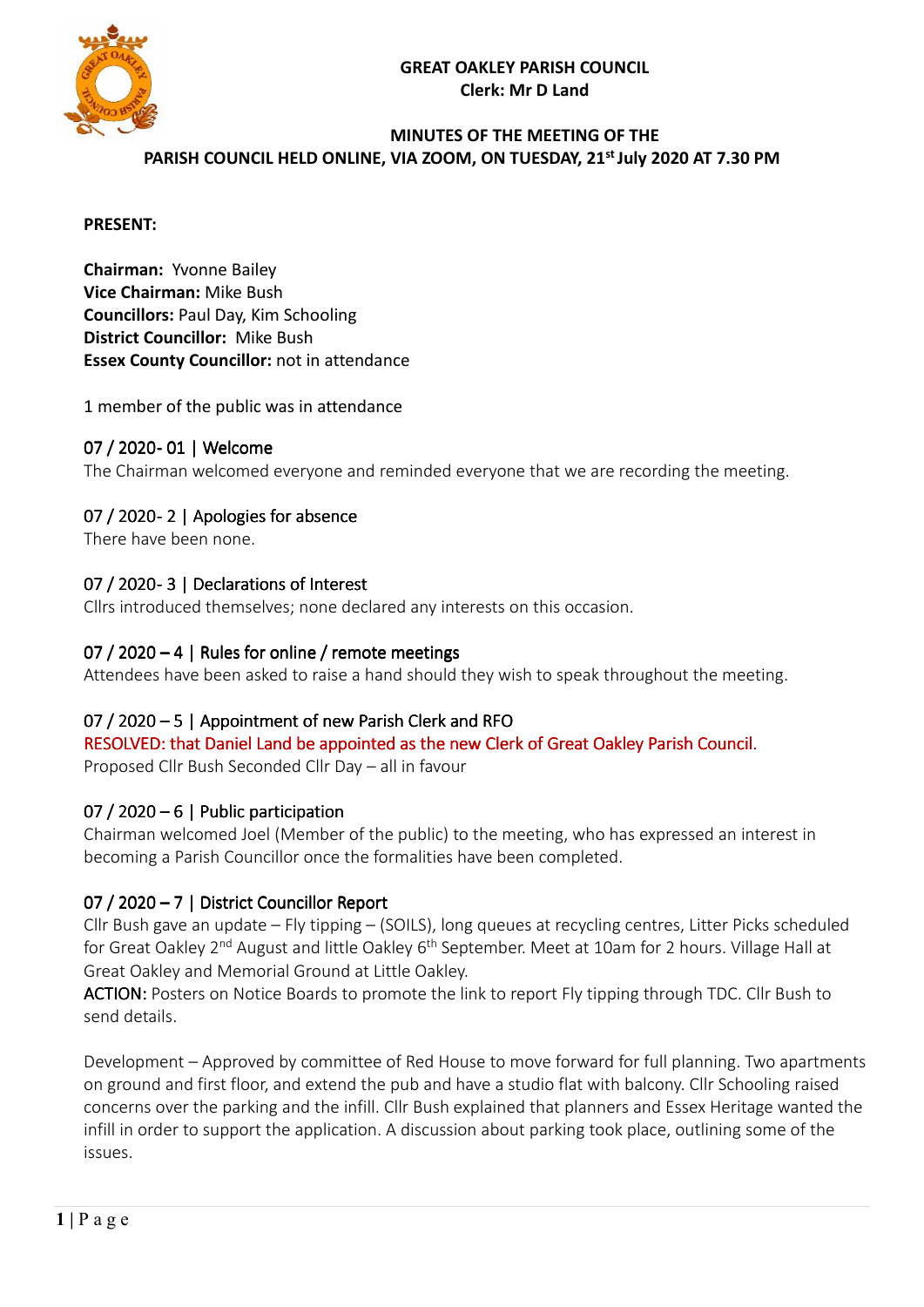### **GREAT OAKLEY PARISH COUNCIL Clerk: Mr D Land**



## **MINUTES OF THE MEETING OF THE**  PARISH COUNCIL HELD ONLINE, VIA ZOOM, ON TUESDAY, 21<sup>st</sup> July 2020 AT 7.30 PM

Three Cups – Residential home for people with Learning Difficulties. There will be a car park built at the rear for 10 vehicles. Over the road at Mill House there is a further 6 properties. This will add additional traffic on three busy entrance/exits.

Allotment fields – that will come forward now, possibly at a pace.

Essex County Council school support strategy – travel funding for schools. I am dealing with two particular families to try to support their appeal for school transport funding.

North of Break of Day development is moving on and some properties have been sold. There will be an allocation of 106 monies for open space which we will need to keep track of.

Chicken Farm - Cllr Bush is campaigning and lobbying via posters and communications to both to Great Oakley and Wix. A silent protest is an idea currently being discussed, there are approx 470 objections currently on the TDC planning portal. Press to be contacted, Chairman said she would be happy to support.

# 07 / 2020 – 8 | County Councillor Report

No report was received or presented to the meeting.

# 07 / 2020  $-9$  | To agree the minutes of the last meeting (16<sup>th</sup> June)

RESOLVED: That the minutes be agreed as a true record. Proposed Cllr Schooling Seconded Cllr Day-all in favour.

# 07 / 2020 – 10 | Clerk's Report

The Clerk gave an update on the initial activities that have been taking place RESOLVED: That the Council sets up a Facebook page. Proposed Cllr Day Seconded Cllr Schooling – all in favour.

# 07 / 2020 – 11 | Chairman's Report

Chairman made Cllrs aware of a litter bin, available from Glasdons. This item will be added to the next agenda for consideration. Cllr Day said he has a bin outside his house which is emptied regularly said he would supply details of rentable bins. Cllr Bush asked about the current bin arrangements. ACTION: Add purchase of new bin to the next agenda.

No further complaints concerning the barking dog.

Play area inspection reports and telephone box. Draw a line under any old arrangements No slow return mechanism on the gate in the park Zip Wire - Clerk to arrange visit Minute Book – purchased TDC have carried out the playground inspection – we have the report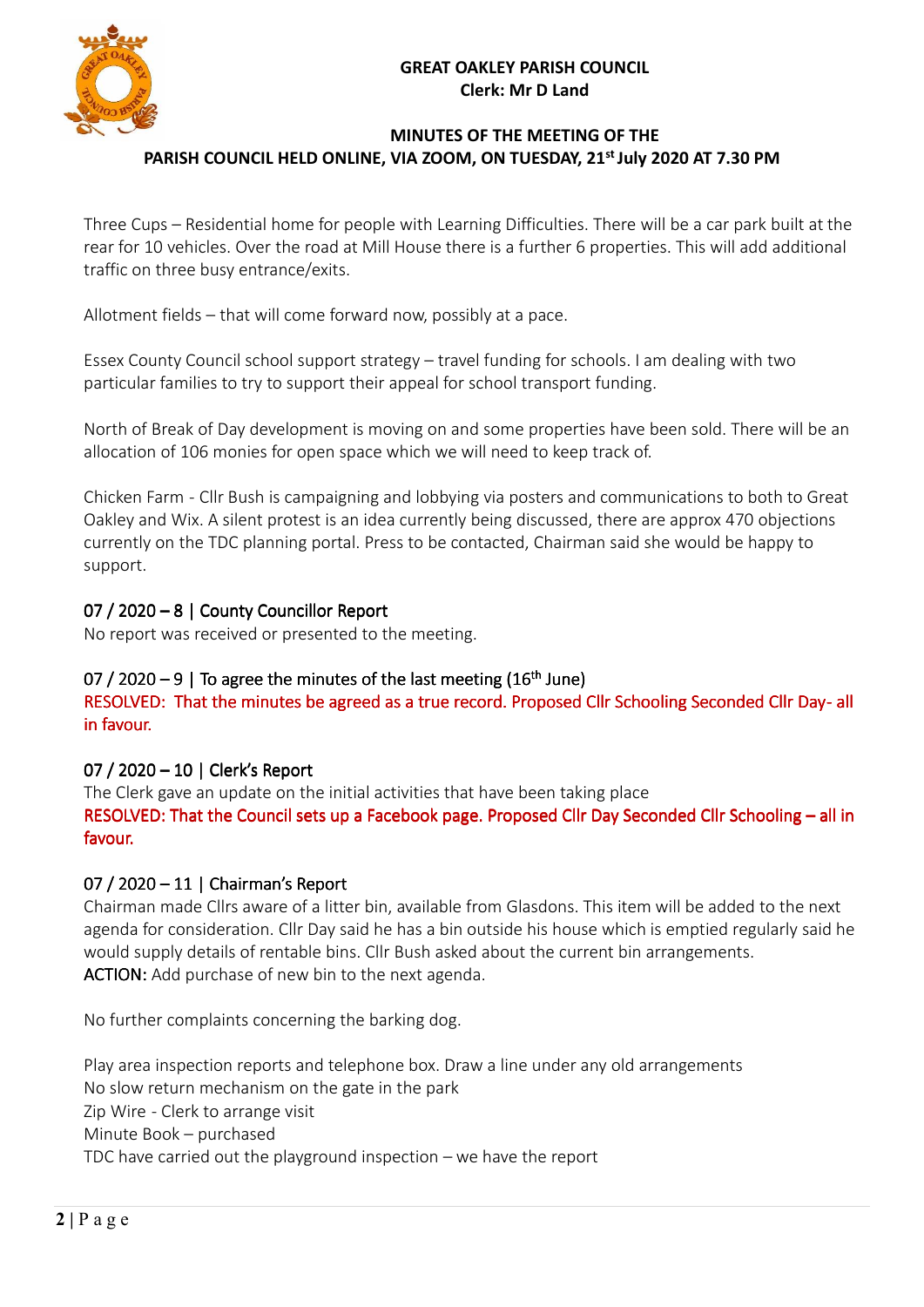### **GREAT OAKLEY PARISH COUNCIL Clerk: Mr D Land**



## **MINUTES OF THE MEETING OF THE**  PARISH COUNCIL HELD ONLINE, VIA ZOOM, ON TUESDAY, 21<sup>st</sup> July 2020 AT 7.30 PM

Beaumont Road Ditch – a meeting took place with ECC and four residents. It was disappointing, Kevin Bentley was not there and the officers in attendance appeared not to have read the correspondence. The Enforcement Officer indicated she would be writing to the resident and agreed to provide a summary that correspondence to Council. Cllr Bush updated that an ECC inspector has now visited the site along with another ECC Officer. All planting is illegal and licence is needed is the initial comments from ECC.

Recreation Field Hedge and Tree. TDC Tree officer has been out and he confirmed that the tree is a Hawthorne and it has overgrown and needs cutting back after bird nesting season. The advice was to cut the hedge right back also after the bird nesting season.

ACTION: agenda item for September inc. Maintenance Schedule

# $07 / 2020 - 12$  | CORBEAU Tendring Car Rally 2021

A discussion took place about the proposed rally. ECC and TDC are looking to neutralise their carbon footprint and this does not support that agenda. GOPC are not in favour of this rally and want to support their residents in Stones Green by objecting. ACTION: It was agreed that PC would object to the rally on the basis of the negative impact on the environment and our residents.

# 07 / 2020 – 13 | August Parish Council Meeting

It was agreed that there will be a meeting to approve the AGAR in August, this should only contain these agenda items and Clerk and Chairman will deal with urgent matters as they arise with delegated powers.

# 07 / 2020 – 14 | Recreation Field, Play Area & Village Hall

A discussion took place on the re-opening of the recreation field and play area. The Council has posters and a checklist in place and the onus must be on individuals to take responsibility for themselves and that children should be accompanied by adults.

ACTION: It was agreed that posters would be produced and placed at strategic points on the recreation ground and play area by Friday 24<sup>th</sup> July. This can then be published to the new GOPC Facebook page and the website. The Checklist will be available.

Village Hall

ACTION: It was decided that a Sub-committee should be setup to explore the measures required in order to re-open the Hall.

# 07 / 2020 – 15 | Burial Ground

We are still waiting for an update from the Funeral Directors on the rules and regulations. RESOLVED: that the Council approve the new Burial rules and regulations. Proposed by Cllr Schooling, Seconded Cllr Day – all in favour

ACTION: September agenda item Burial Charges.

# 07 / 2020 – 16 | Planning and Development

Application: 20/00697/FUL | Proposed change of use from residential house to care home for up to 6 people | Three Cups**. No objection: make the point that due to other developments around this one,**